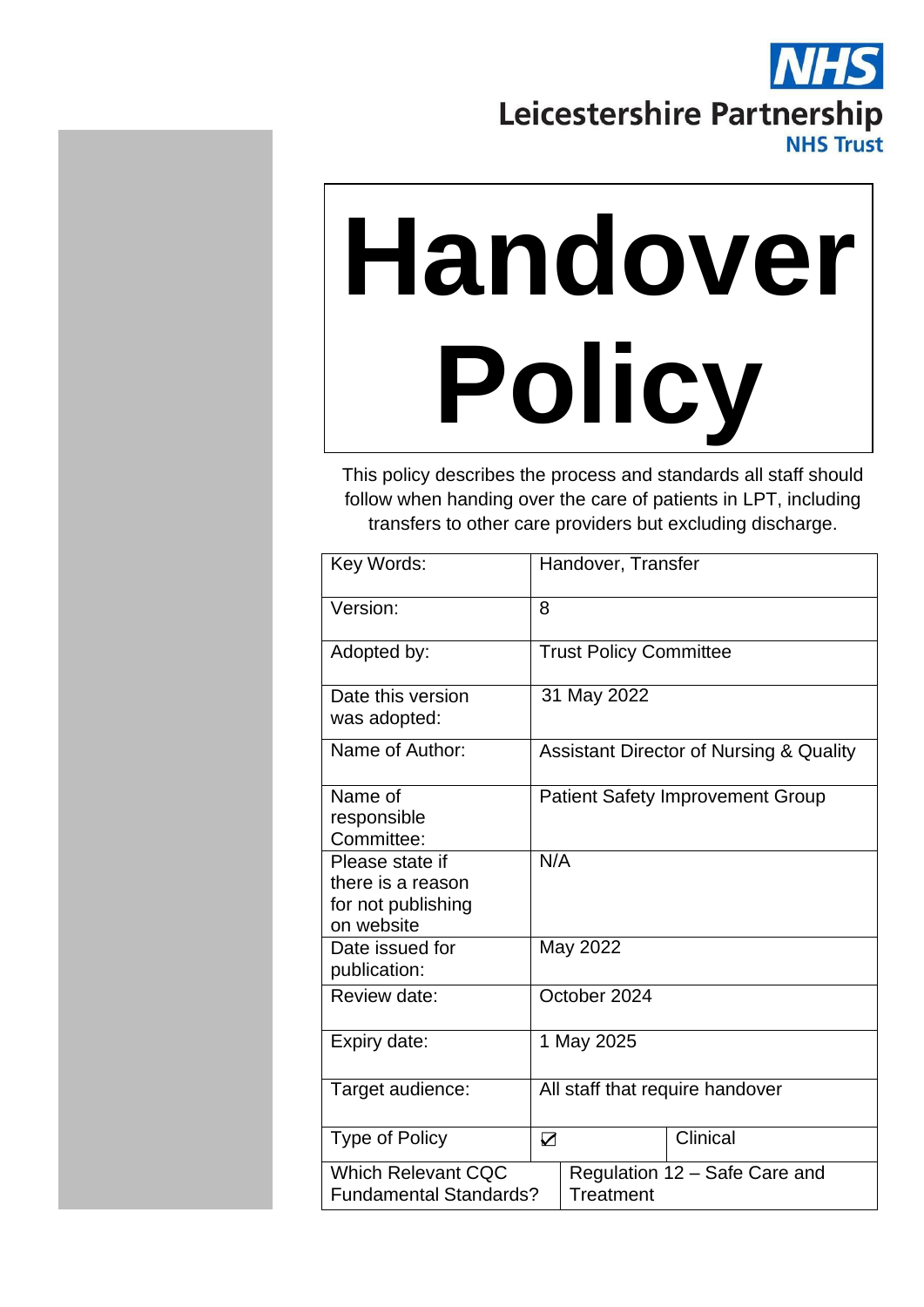# **Contents**

| 1           |
|-------------|
| $\mathbf 2$ |
| 3           |
| 3           |
| 3           |
|             |
| 5           |
| 5           |
| 6           |
| 6           |
| 6           |
| 7           |
| 10          |
| 11          |
| 11          |
| 11          |
|             |

#### **REFERENCES AND ASSOCIATED DOCUMENTATION**

| <b>Appendix 1 NHS Constitution Checklist</b>            | 12        |
|---------------------------------------------------------|-----------|
| Appendix 2 Stakeholder and Consultation                 | 13        |
| Appendix 3 Due Regard Screening Template Statement      | 14        |
| <b>Appendix 4 Referencing Guide</b>                     | 15        |
| Appendix 5 Privacy Impact Assessment Screening Template | $16 - 17$ |
| <b>Appendix 6 Facilities Services Handover Sheet</b>    | 18        |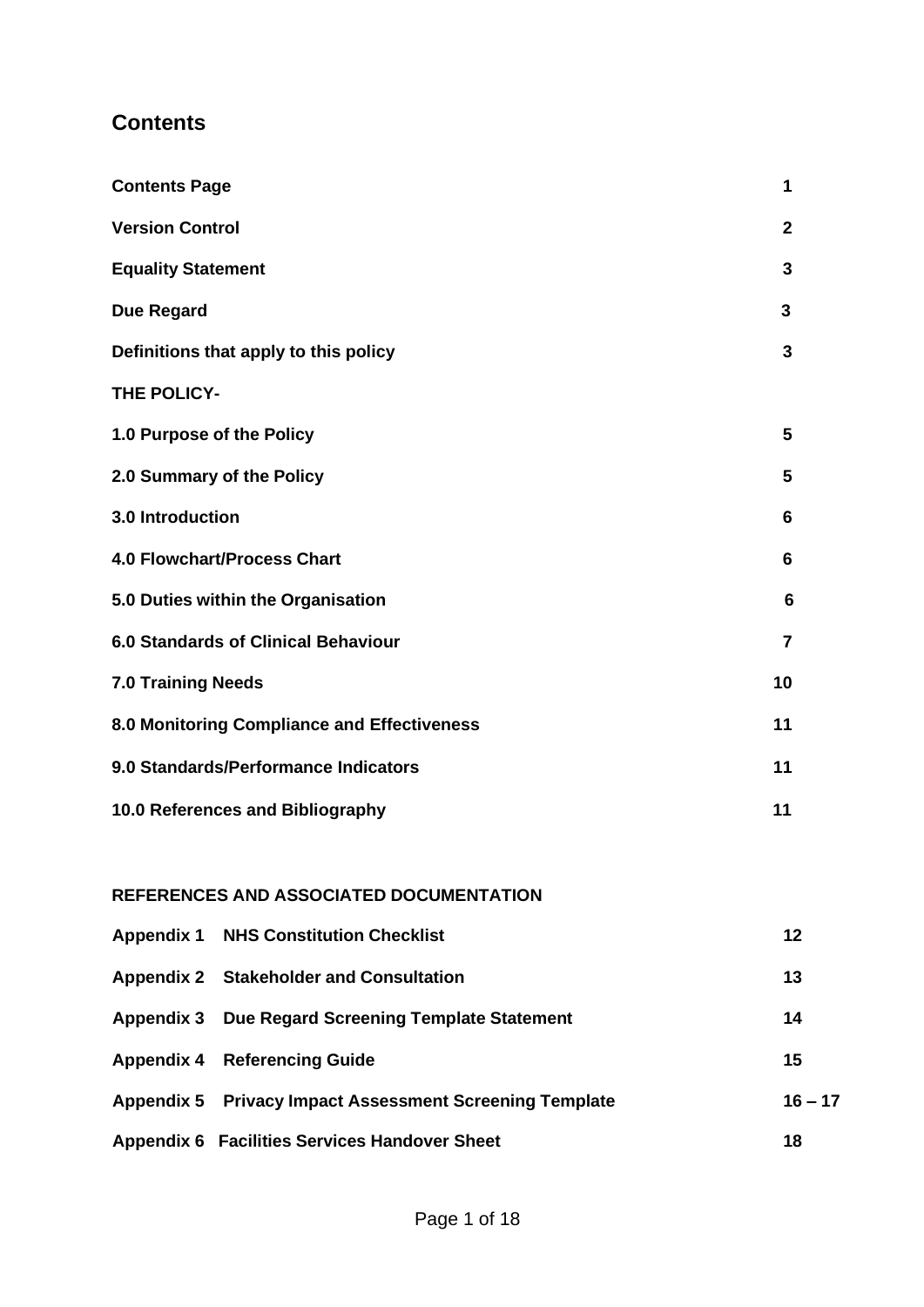# **Version Control and Summary of Changes**

| Version        | Date             | <b>Comments</b>                                                                                                                                                                                                                                                                                                                                            |
|----------------|------------------|------------------------------------------------------------------------------------------------------------------------------------------------------------------------------------------------------------------------------------------------------------------------------------------------------------------------------------------------------------|
| number         |                  | (description change and amendments)                                                                                                                                                                                                                                                                                                                        |
| 1              | 18/03/13         | FYPC Adult Eating Disorder Unit to be<br>included as policy meets their handover<br>requirements.                                                                                                                                                                                                                                                          |
| $\overline{2}$ | 24/01/14         | Revisions made to include arrangements for<br>handover on transferring patients within and out<br>of LPT. Current policy is for AMH and LD<br>divisions. The policy wording has been amended<br>to include the overarching principles and<br>requirements of handover. Operational<br>procedures are included as appendices.                               |
| 3              | 16/01/15         | Revisions made to include handover<br>arrangements for the FYPC Inpatient units                                                                                                                                                                                                                                                                            |
| 4              | April 2017       | Incorporating CHS Handover Policy and<br>removal of local templates                                                                                                                                                                                                                                                                                        |
| 5              | <b>July 2019</b> | Policy reviewed to include Trust wide standards<br>for handover for both in-patient and community<br>settings. Updated following learning from a<br>serious incident and coroner case and to include<br><b>SBAR communication and Personal Emergency</b><br>Evacuation Plans (PEEP)                                                                        |
| 6              | November<br>2019 | Policy reviewed following HSE review and scope<br>extended to include hand over of information to<br>all staff working in an area e.g. contractors                                                                                                                                                                                                         |
| 7              | February<br>2020 | SBAR section revised post PSIG meeting<br>feedback and recommendation.<br>Information and communication needs of the<br>patient including Braille, Large Print, Easy Read,<br>British Sign Language Provision and<br>interpretation and translation for those whose<br>first language is other than English added to<br>standards of hand over section 6.4 |
| 8              | February<br>2022 | Structured policy review. Literature review<br>Clinical handover and specialling definition added.<br>Handover leadership referenced in section 6<br>following learning from Sis and incidents<br>Reference to storage of electronic handover and<br>addition to Trust storage retention schedule<br>Reference to NMC AND HCPC                             |

#### **For further information contact:**

Assistant Director of Nursing and Quality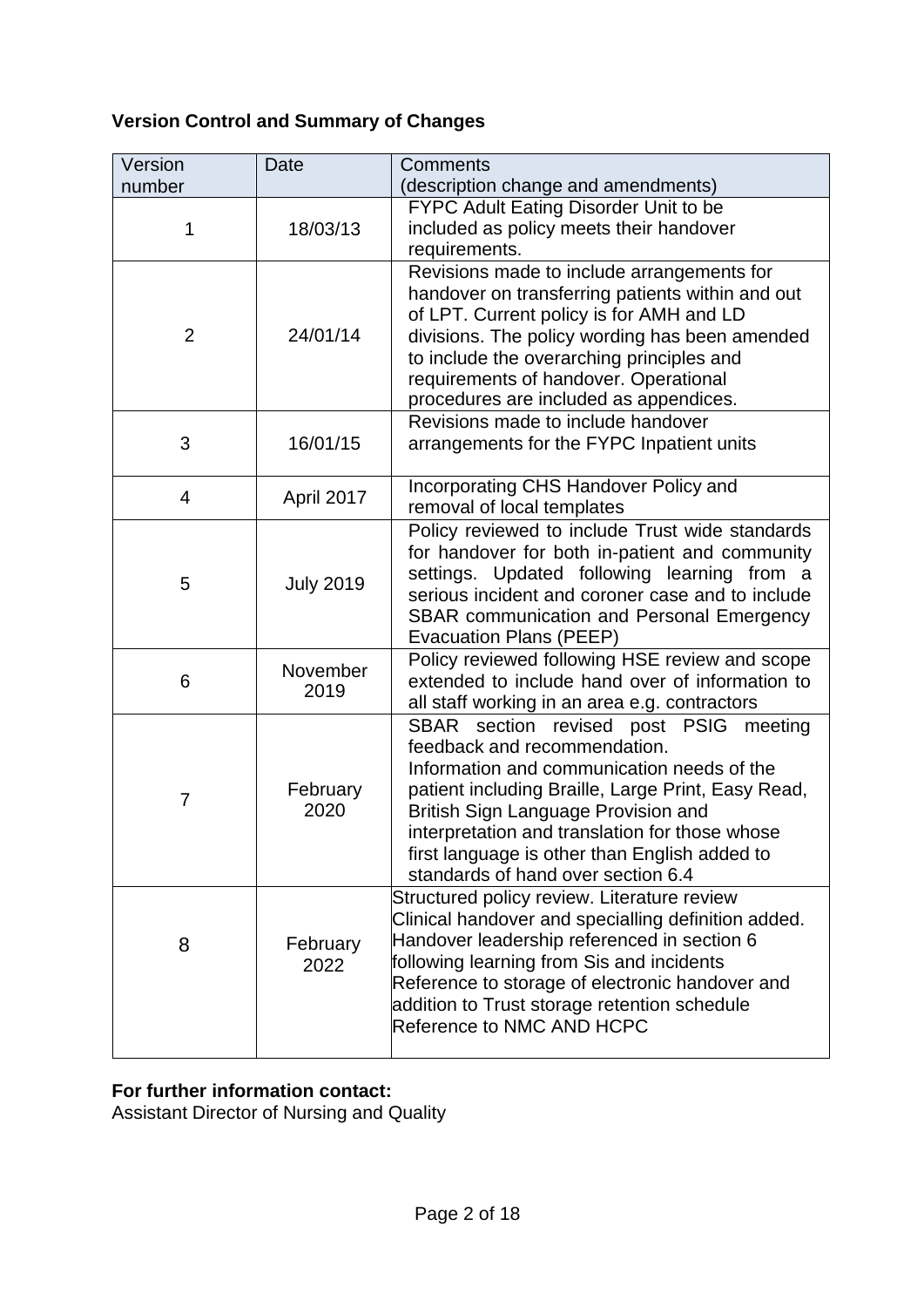#### <span id="page-3-0"></span>**Equality Statement**

Leicestershire Partnership NHS Trust (LPT) aims to design and implement policy documents that meet the diverse needs of our service, population and workforce, ensuring that none are placed at a disadvantage over others. It takes into account the provisions of the Equality Act 2010 and promotes equal opportunities for all. This document has been assessed to ensure that no one receives less favourable treatment on the protected characteristics of their age, disability, sex (gender), gender reassignment, sexual orientation, marriage and civil partnership, race, religion or belief, pregnancy and maternity.

#### <span id="page-3-1"></span>**Due Regard**

LPT will ensure that Due regard for equality is taken and as such will undertake an analysis of equality (assessment of impact) on existing and new policies in line with the Equality Act 2010. This process will help to ensure that:

- Strategies, policies and services are free from discrimination;
- LPT complies with current equality legislation;
- Due regard is given to equality in decision making and subsequent processes;
- Opportunities for promoting equality are identified.

Please refer to due regard assessment (Appendix 3) of this policy.

#### <span id="page-3-2"></span>**Definitions that apply to this Policy**

| <b>Clinically</b>           | Those clinical matters that have a significant bearing on the quality                                                                                                                                                                                                                                                                                                                                                                                                                                                                                                                          |
|-----------------------------|------------------------------------------------------------------------------------------------------------------------------------------------------------------------------------------------------------------------------------------------------------------------------------------------------------------------------------------------------------------------------------------------------------------------------------------------------------------------------------------------------------------------------------------------------------------------------------------------|
| relevant                    | or safety of clinical care provided.                                                                                                                                                                                                                                                                                                                                                                                                                                                                                                                                                           |
| <b>issues</b>               |                                                                                                                                                                                                                                                                                                                                                                                                                                                                                                                                                                                                |
| <b>Handover</b>             | a) A transfer of professional responsibility and accountability for<br>some or all aspects of care for a patient, or a group of<br>patients, to another professional or professional group on a<br>temporary or permanent basis. National Patient Safety<br>(2004).<br>b) A transfer of information from the Nurse in Charge to all<br>stakeholders for their safety whilst working within the<br>ward/area<br>c) Handovers give staff the opportunity to discuss the<br>treatment they are giving, communicate problems<br>and concerns and ensure everyone knows exactly<br>what's going on. |
| <b>Clinical</b><br>handover | Clinical handover is a structured or semi-structured exchange of<br>information of clinically relevant issues, tasks, changes in<br>management from one health care professional to another.<br>The handover process can take place in different ways and at<br>different times during the day, not just in scheduled meetings                                                                                                                                                                                                                                                                 |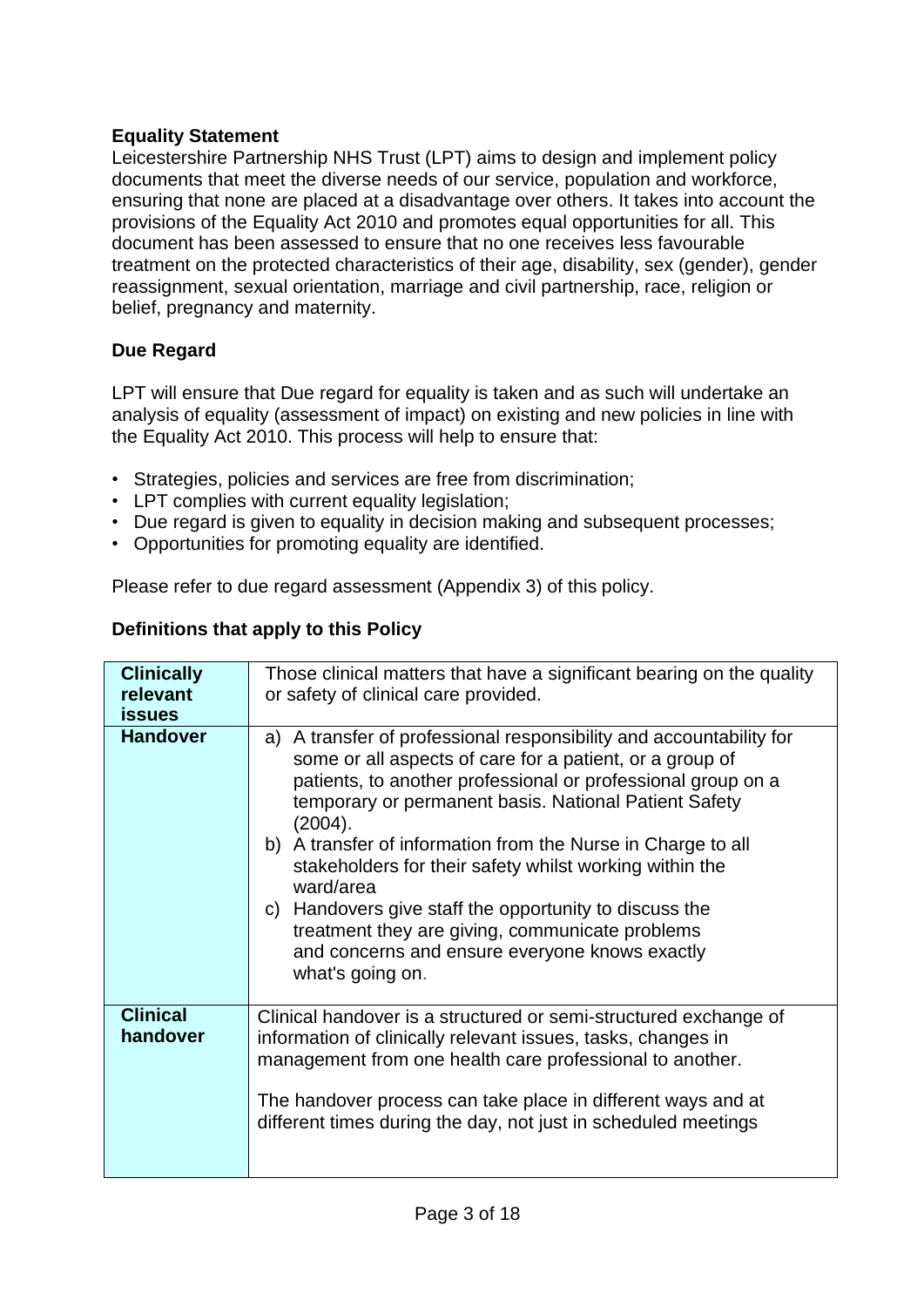| <b>Handover</b><br>sheet    | a) A record of the list of patients/tasks to be handed over.                                                                                                                                                                                                                                                                                                                                                                                                                     |
|-----------------------------|----------------------------------------------------------------------------------------------------------------------------------------------------------------------------------------------------------------------------------------------------------------------------------------------------------------------------------------------------------------------------------------------------------------------------------------------------------------------------------|
|                             | b) A record of relevant information shared pertaining to the ward<br>and patient risks and work to be undertaken                                                                                                                                                                                                                                                                                                                                                                 |
| <b>Transfer</b>             | Movement of a patient from one inpatient setting to another. This<br>includes transfer within units, services and providers but<br>excludes discharge.                                                                                                                                                                                                                                                                                                                           |
| <b>External</b><br>handover | Handover to external services -i.e. any services not provided by<br><b>LPT</b>                                                                                                                                                                                                                                                                                                                                                                                                   |
| <b>Due Regard</b>           | Having due regard for advancing equality involves:<br>Removing or minimising disadvantages suffered by people due<br>$\bullet$<br>to their protected characteristics.<br>Taking steps to meet the needs of people from protected<br>$\bullet$<br>groups where these are different from the needs of other<br>people.<br>Encouraging people from protected groups to participate in<br>public life or in other activities where their participation is<br>disproportionately low. |
| <b>SBAR</b>                 | Situation Background Assessment Recommendation: SBAR is a<br>framework to escalate a clinical problem that requires immediate<br>attention, or to facilitate efficient handover of patients between<br>clinicians or clinical teams.                                                                                                                                                                                                                                             |
| <b>Huddle</b>               | Huddles are brief and routine meetings for sharing information<br>about potential or existing safety problems facing patients or<br>workers.                                                                                                                                                                                                                                                                                                                                     |
| <b>Specialling</b>          | Specialling is a term used in physical health care settings to<br>describe the use of additional staff to maintain patient safety;<br>enhanced observations, one to one care or constant or close<br>observation/supervision of patients                                                                                                                                                                                                                                         |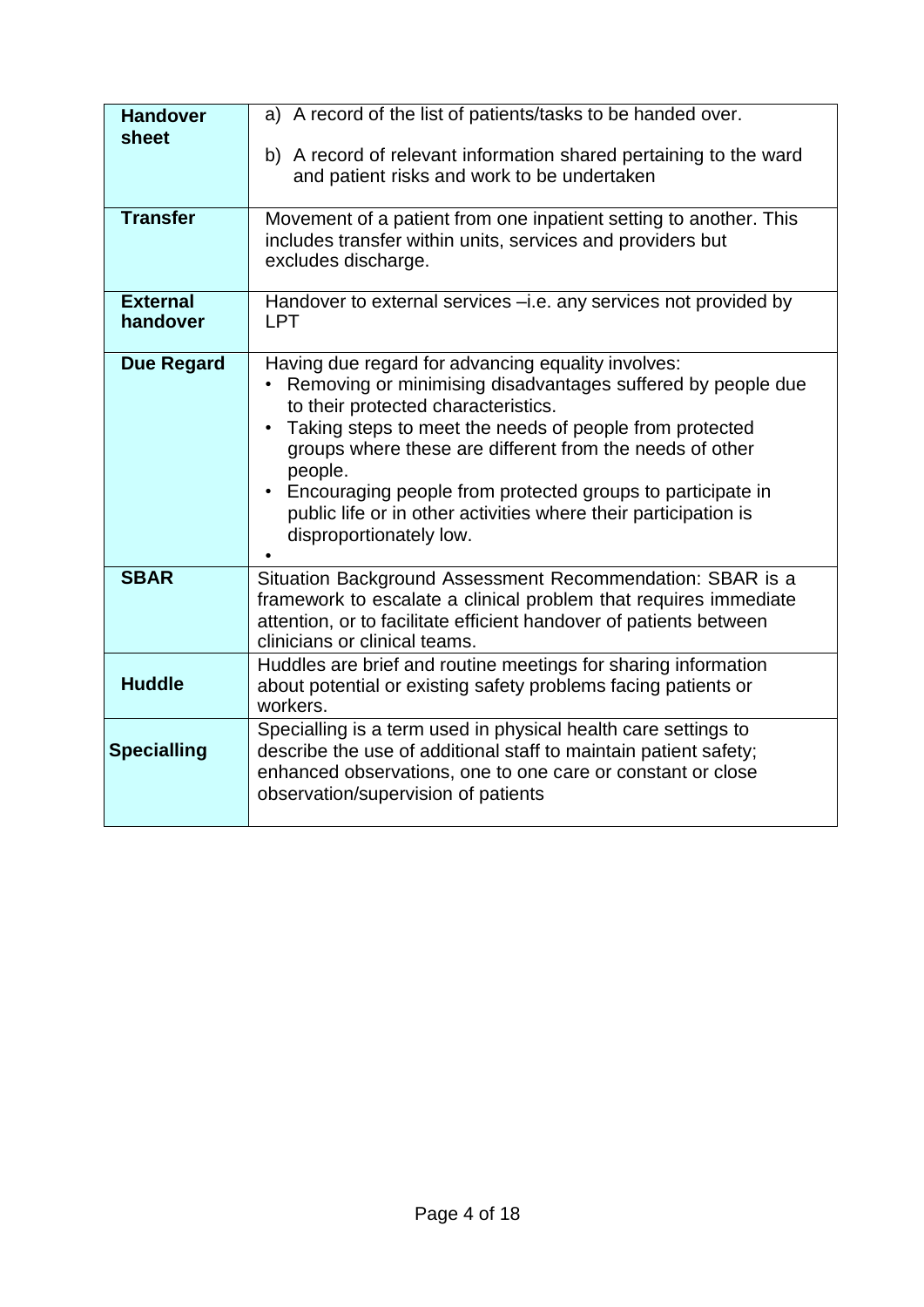#### <span id="page-5-0"></span>**1.0 Purpose of the Policy**

- 1.1 The purpose of this policy is to provide direction and guidance for the delivery of a robust handover that preserves confidentiality and ensures that all important information is conveyed relevant to the optimum care of all patients. To clarify the clinical accountability and responsibility of health care professionals including medical staff and support staff who are responsible for patients' care to ensure that safe appropriate clinical handover of the patient occurs and care continues with minimal interruption and risk.
- 1.2 Staff provide care in a variety of settings, shift patterns and clinical specialties and the complexity of the provision of care puts extra emphasis on the quality of information shared when one team or clinician hands over responsibility of care to the next. The information contained within this document contains the minimum standard expected within the scope of the policy.
- 1.3 Handover of patient care is a requirement for all members of the healthcare team but will particularly apply to those with a direct role in patient care which they need to handover to another team or team member in an effective and efficient manner.
- 1.4 The Nursing and Midwifery Council (NMC) Code contains professional standards that registered nurses and nursing associates must uphold and apply to professional practice and similarly the Health and Care Professional Council set standards for professionals' practice.
- 1.5 This policy applies to all staff employed within LPT including staff working in a contracted capacity (for example agency nurses, estates and facilities staff) and describes the principles for safe and effective handover of care, between shifts and locations/teams.

#### **2.0 Summary and Key Points**

- 2.1 This policy includes requirements for handover between shifts, clinical teams and care and service providers i.e. all relevant care settings identified both internal and external to Leicestershire Partnership Trust and includes both the giving andreceiving of information. It applies to all situations where clinical care is transferred from one healthcare professional to another. The principles detailed in this policy apply to all staff providing care and who must transfer their responsibilities for patient care to another team or provider including working as part of a multidisciplinary team.
- 2.2 Clinical services are required to have their own operational procedures for handover which should reflect the standards and expectations as outlined in section 6.0 and include additional service specific requirements, including procedures for recording handover.
- 2.3 Local handover sheets used to support handover must be disposed of in confidential waste bins at the end of a shift. Electronic handover sheets must be stored and retained for three years as part of the Trust storage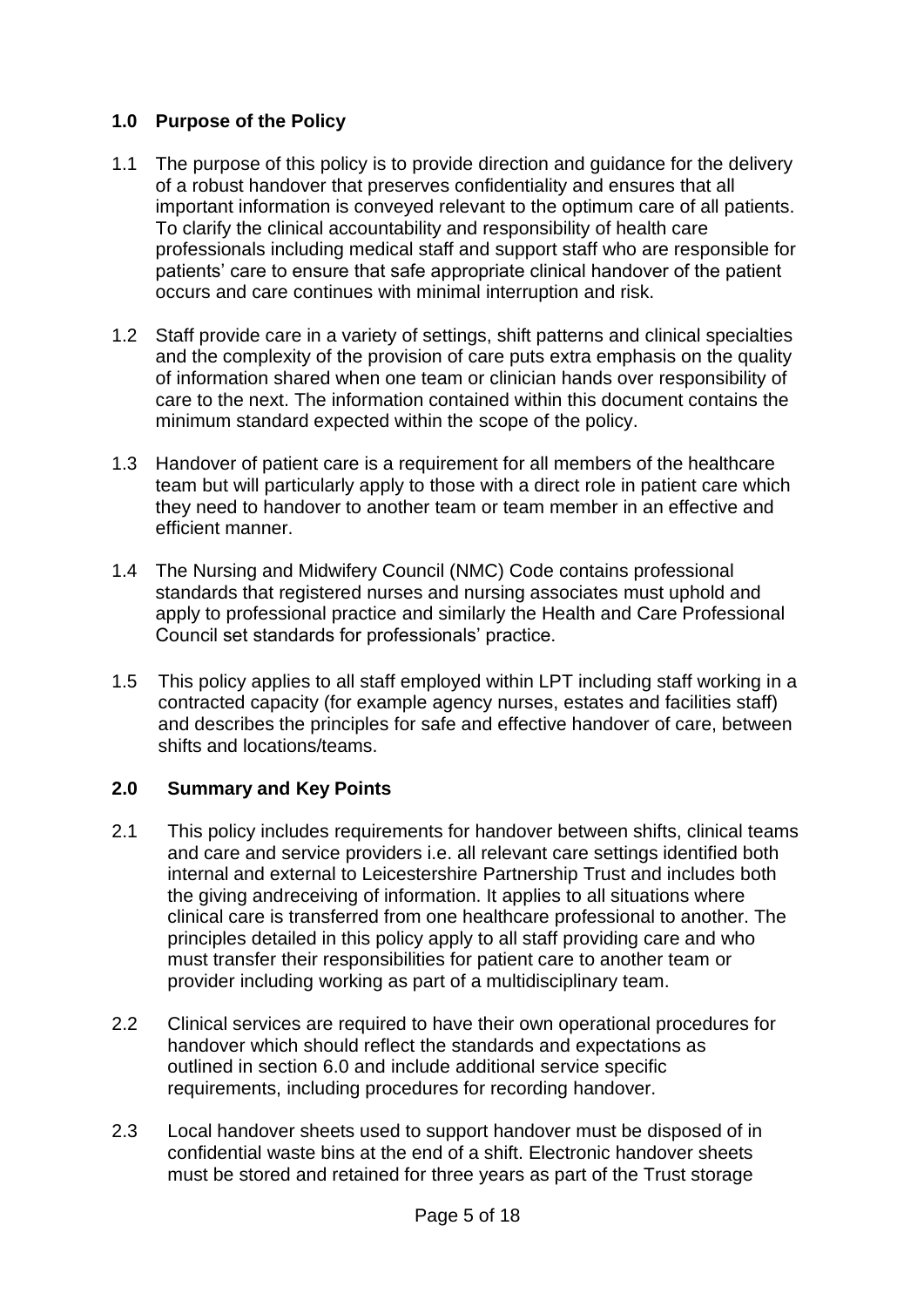retention scheme.

- 2.4 This policy excludes the arrangements and communication requirements on discharge and that is included in the Trust's discharge policy.
- 2.5 Handover between on-call doctors on site is as covered in the handover standard operating procedure for Trainee Doctors in Psychiatry.
- 2.6 This policy must ensure that robust arrangements are in place for the communication of relevant information with other persons for their safety/wellbeing whilst working in that clinical environment.
- 2.7 This would include staff not directly employed by LPT; hotel services and other contractors for example. The nurse in charge or clinical/team lead must ensure that all staff are made aware of any issues which may be a risk to their health and safety, including any patient associated risk.
- 2.8 Any additional risk must be communicated to other persons who may be potentially exposed to the risk in the clinical area. For example, where an incident of violence and assault is ensuing or where a patient is at greater risk of causing harm to themselves/staff/other persons, the nurse in charge or clinical/team lead must ensure that this information is appropriately shared without breaching patient confidentiality.

#### <span id="page-6-0"></span>**3.0. Introduction**

- 3.1 Continuity of information is an essential component of the provision of safe, effective patient care. Clinical handover should ensure that lapses in continuity of patient care, errors and harm are reduced in the hospital or community setting. To ensure there are no adverse consequences due to inconsistent or inadequate handover between staff, a formal handover arrangement needs to be in place.
- 3.2 Handover arrangements must be maintained at all times, including weekends and bank holidays.

#### <span id="page-6-1"></span>**4.0. Flowchart/process chart**

4.1 There is no flow chart associated with this policy. Clinical services are required to have their own operational procedures for handover which may include additional service specific requirements, including procedures for recording handover.

#### <span id="page-6-2"></span>**5.0. Duties within the Organisation**

- 5.1 The Trust Board has a legal responsibility for Trust policies and for ensuring that they are carried out effectively.
- 5.2 Trust Board Sub-committees have the responsibility for ratifying policies and protocols.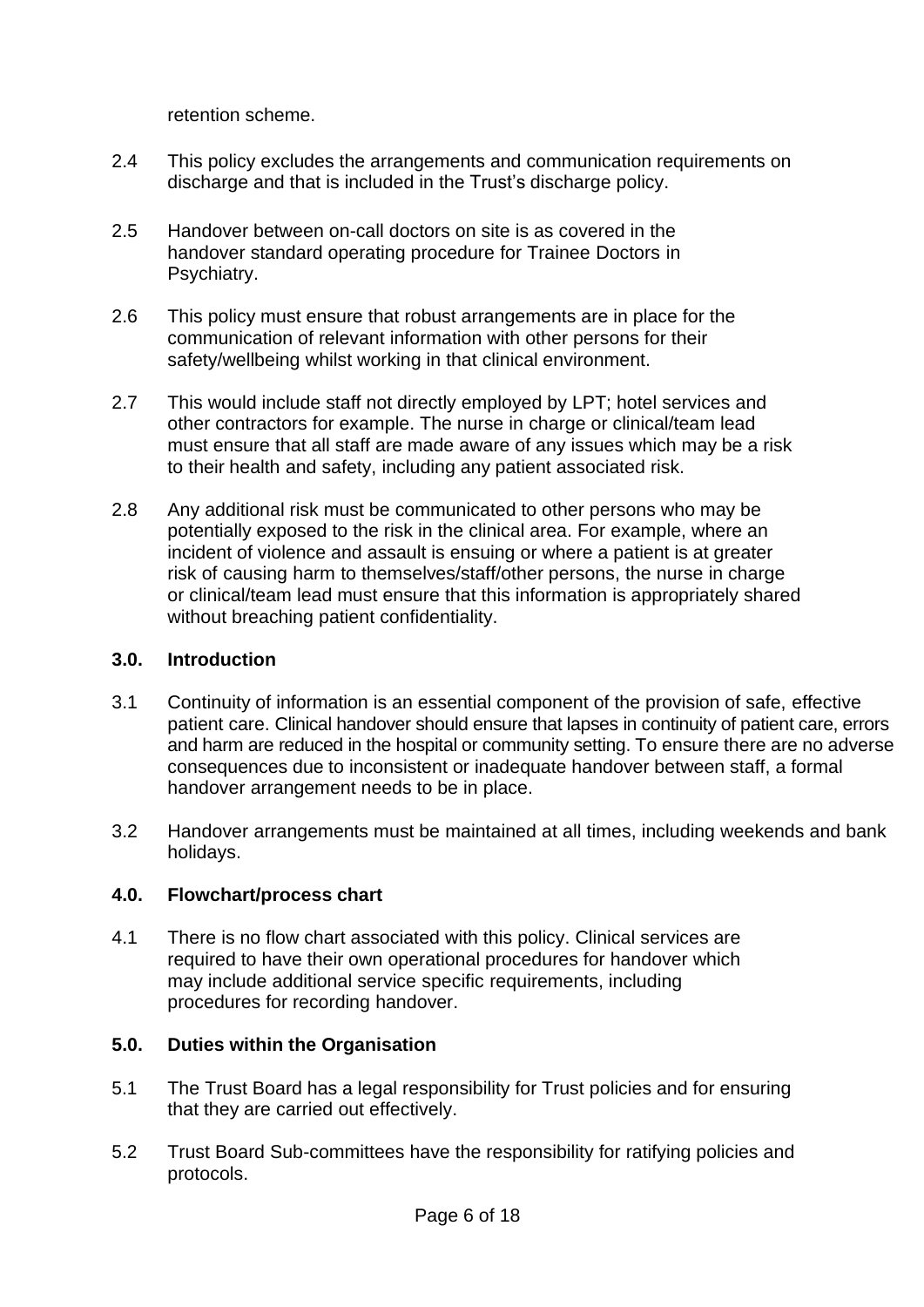- 5.3 Directorate Directors and Heads of Service are responsible for:
	- Ensuring that the policy is disseminated, implemented and monitoredwithin their services
	- Ensure local procedures are developed in their services
	- Maintaining necessary resources required to implement thearrangements in this policy are in place.
- 5.4 Managers, Matrons, Ward Sisters/Charge Nurses and Team leaders areresponsible for:
	- Ensuring that all staff within their teams are aware of the policy and their duty to follow it
	- Ensuring local procedures are developed, implemented and monitored in their services
	- Ensuring that the facilities services handover is documented and stored for six years
	- Undertaking compliance audits of handover documentation
- 5.5 Responsibility of Staff
	- All relevant staff, including external service providers and contractors are responsible for following this policy and to immediately escalate any difficulties in implementing this policy to their line manager

#### **6.0 Standards for clinical handover – General principles**

- 6.1 **Handover Leadership** there should be clear identification of who is leading the handover. This may be the most senior person of the oncoming shift or the designated nurse in charge or team leader. Tasks should be appropriately delegated, in terms of allocating tasks to those with the skills to undertake them most effectively in the patient's best interests. There should be clarity as to who is responsible for ensuring key tasks are completed and how this is co-ordinated.
- 6.2 During clinical handover, patients should be discussed professionally in a manner and behaviour that respects individual needs in such a way as to maintain:
	- Patient safety
	- Necessary treatment and care
	- Contact with appropriate staff
	- Equality and Diversity
	- Dignity
	- Contact with appropriate relatives/carers
	- Sensitivity to patient's needs, ensuring their comfort
	- Consideration of staff safety and well-being
- 6.3 Handover to facilities services –

The Nurse in Charge will complete the facilities services handover sheet (Appendix 6) which will form part of a duplicate book whereby both the Nurse in Charge and facilities staff receiving information will sign to say they have received said information.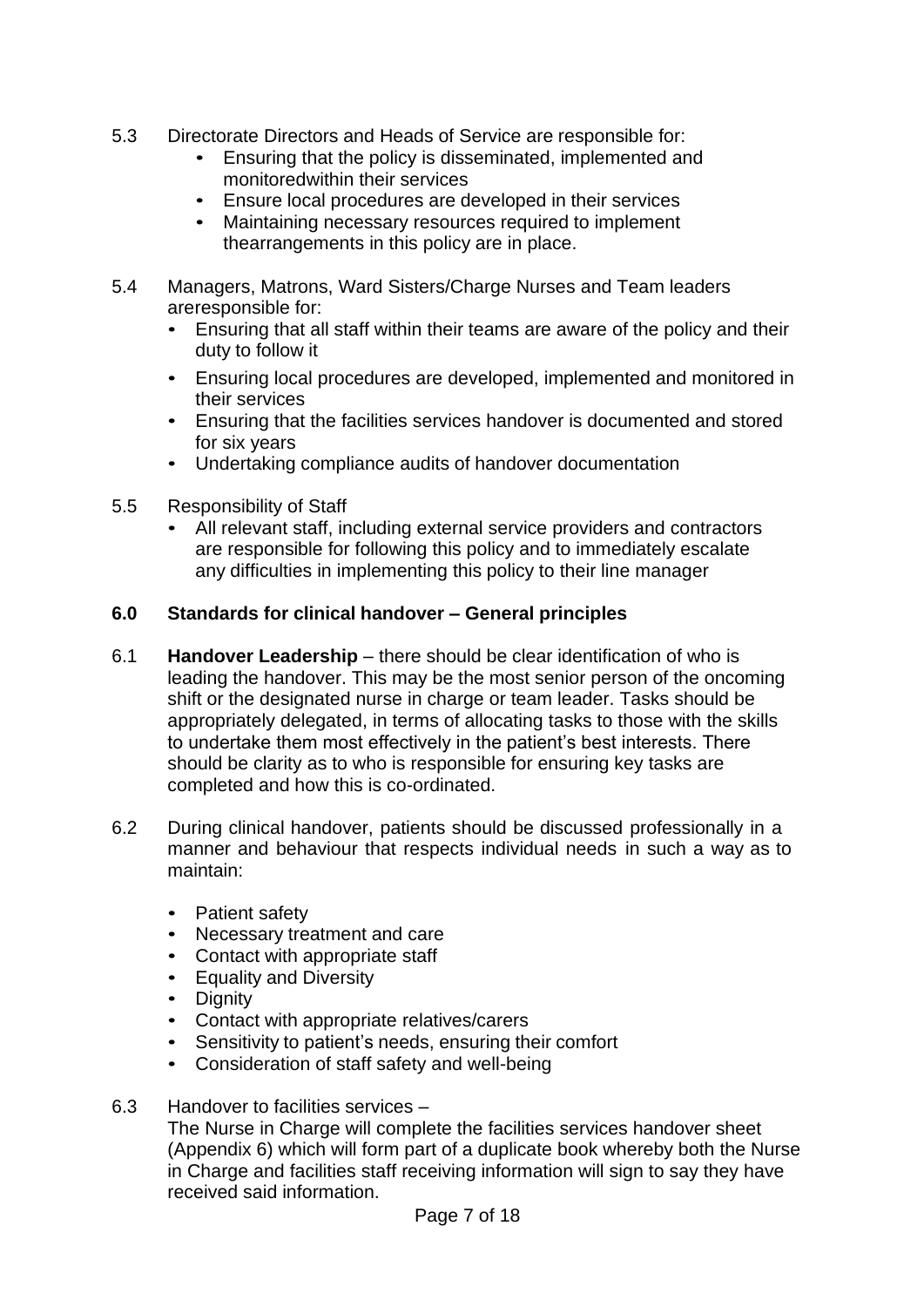- 6.4 **In-patient wards**: Consideration should be given to maintain a safe environment during handover, i.e. ensuring sufficient staff are present with patients whilst handover is taking place. If the oncoming staff are not all present at handover, the Nurse in Charge must ensure that all staff are aware of the handover details.
- 6.5 The specific mechanism for handovers, location, timing and recording of handover will vary between the clinical services; **the following mandatory standards are recommended as a minimum**, the standards relating to inpatient areas onlyare highlighted in bold:
	- Identification of Nurse in Charge **Inpatient**
	- Past Medical History / Mental Health History
	- Legal status/DoLS status **Inpatient**
	- Personal Emergency Evacuation Plan (PEEP) **Inpatient**
	- Reason for Admission/ Diagnosis
	- Current mental and physical health status
	- Communication needs
	- Infection control status
	- Observation level/Specialling level **Inpatient**
	- Current prescribed medication changes to medication/ omissions
	- **Allergies**
	- Risks identified, risk assessments and mitigation plans
	- Information and communication needs of the patient
	- Safeguarding issues
	- Any mental capacity issues
	- Discharge/Leave arrangements **Inpatient**
	- Relative or carer feedback
	- Resuscitation status
	- Changes to Care/Treatment Plans should be flagged
	- Any incidents reported
- 6.6 Handover should take place in an appropriately private area where the details cannot be overheard by any unauthorised person with confidentiality, dignity and respect being a critical consideration.
- 6.7 It is acknowledged that staff may make a personal record of handover as an aide memoir. It is the staff's responsibility to ensure that this record is kept securely and disposed of as confidential waste. Handover records will be kept in line with the LPT Information Lifecycle and Records Management Policy.
- 6.8 Huddles are brief and routine meetings for sharing information about potential or existing safety problems facing patients or workers that can occur throughout a shift and or post incident.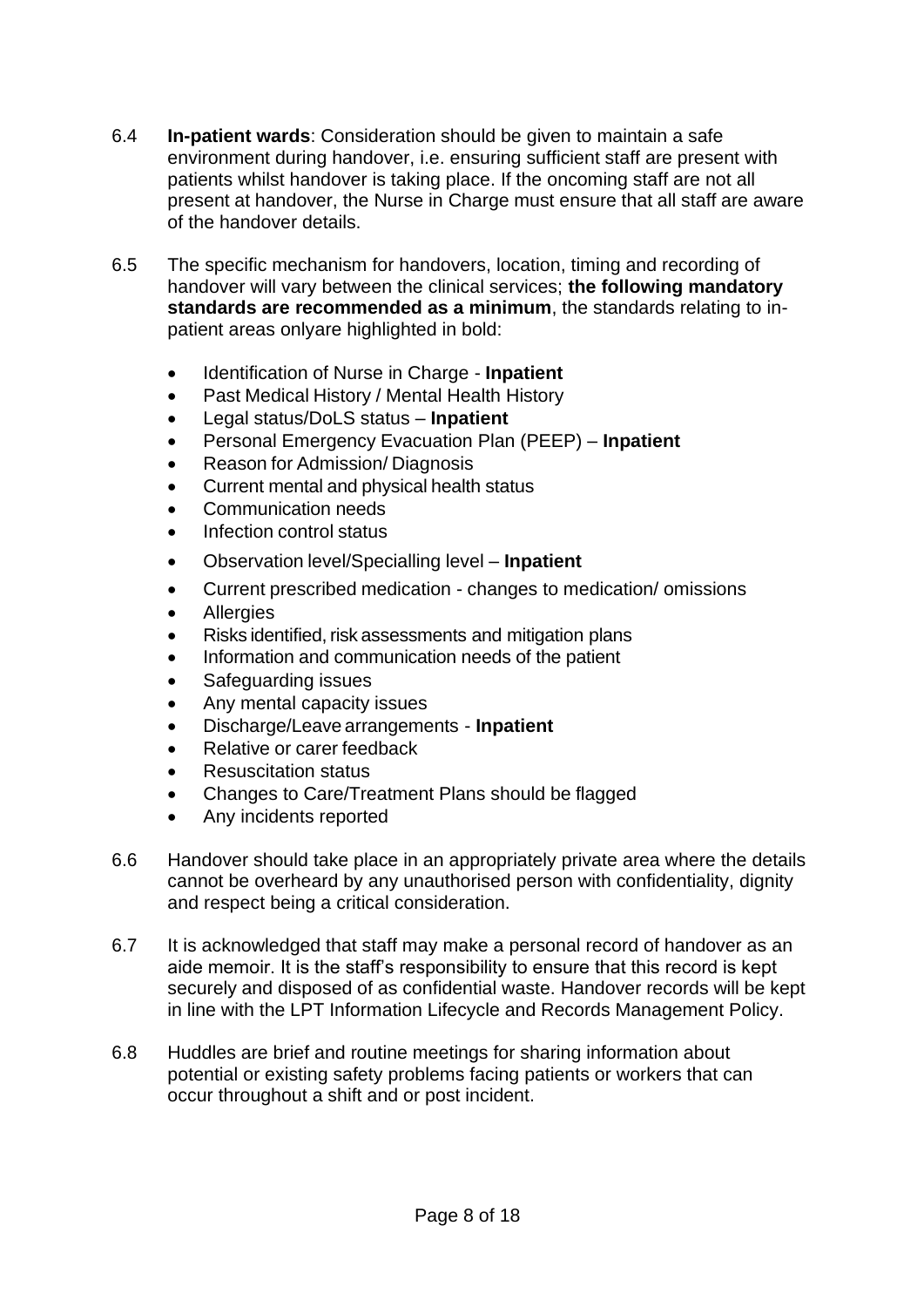#### **Standards for escalating a clinical problem that requires immediate Attention/Deteriorating patient - (SBAR) Situation Background Assessment Recommendation**

- 6.9 SBAR is a framework to escalate a clinical problem that requires immediate attention, or to facilitate efficient handover of patients between clinicians or clinical teams. SBAR is the Trust recommended approach to improving and supporting good communication at handover.
- 6.10 The principles of SBAR;

#### **Situation;**

- Identify yourself and the site/unit/place you are calling from
- Identify the patient by name and the reason for your report
- Describe your concern

#### **Background;**

- Give the reason for the patient's admission to ward/caseload
- Explain significant medical/mental health history
- Outline the patient's background: admitting diagnosis, date of admission, current medications, current risks, allergies, pertinent laboratory results and other relevant diagnostic results as appropriate.

#### **Assessment;**

- Vital signs
- Clinical impression and concerns
- •

Think critically when escalating your assessment of the situation. Consider what might be the underlying reason for your patient's condition from your assessment.

#### **Recommendation**

- Explain what you need be specific about the request and time frame<br>• Make suggestions
- Make suggestions
- Clarify expectations

#### **Finally, what is your recommendation? That is, what would you like to happen by the end of the conversation or communication?**

#### **Standards for Internal/External Transfers**

- 6.11 To ensure patient safety the following information should be provided and received:
	- Past Medical History / Mental Health History
	- Legal status/DoLS status **Inpatient**
	- Reason for Admission/ Diagnosis
	- Current mental and physical health status
	- Personal Emergency Evacuation Plan (PEEP) **Inpatient**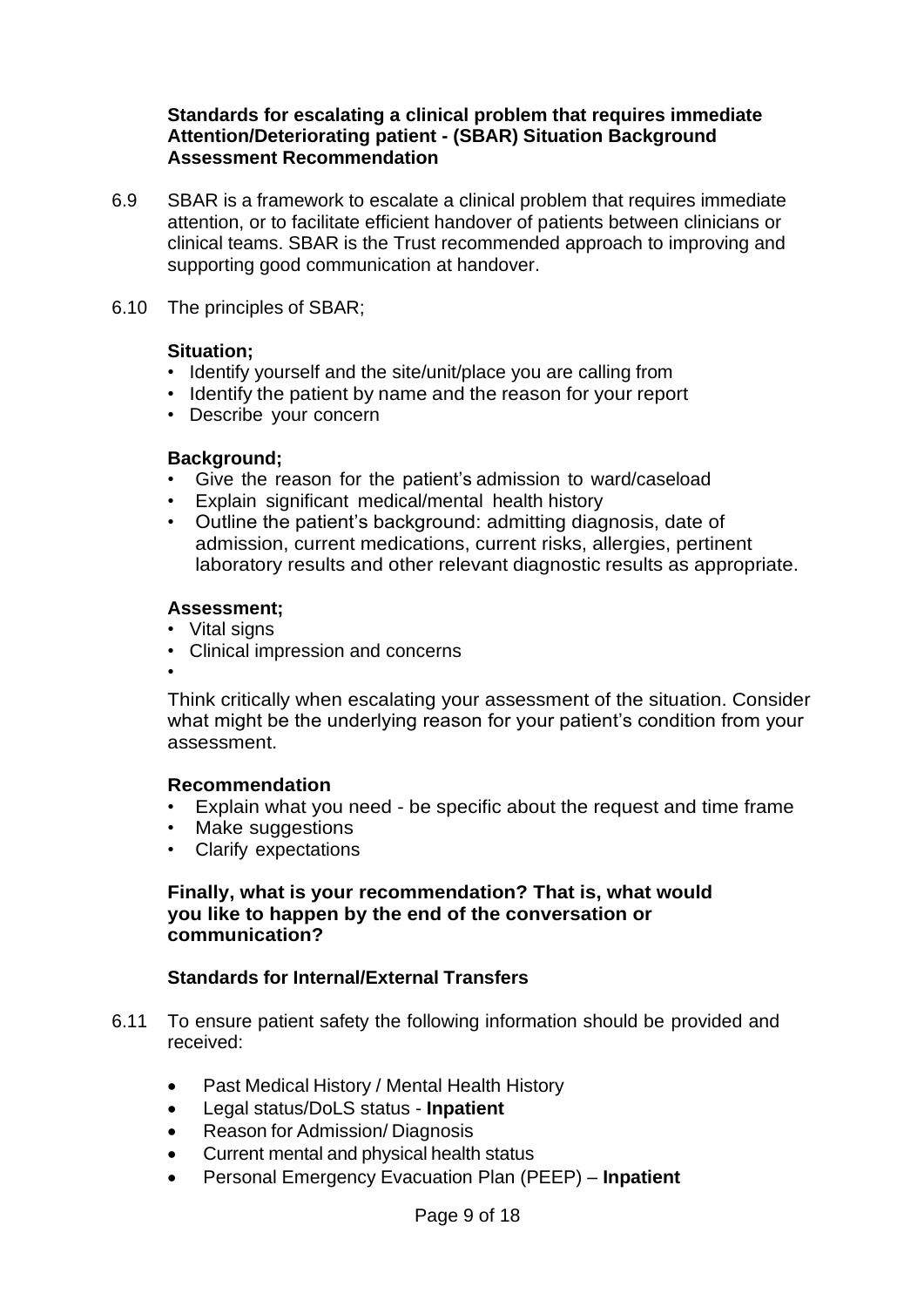- Infection control status
- Observation level/Specialling level **Inpatient**
- Current prescribed medication
- **Allergies**
- Risks identified, risk assessments and mitigation plans
- Safeguarding issues
- Any mental capacity issues
- Discharge/Leave arrangements **Inpatient**
- Relative or carer feedback
- Resuscitation status
- Changes to Care/Treatment Plans should be flagged
- 6.12 A proforma has been developed for both internal and external transfers (appendix 5). The same level of information will be requested if LPT is the receiving unit and this will be recorded within the medical record.

#### **7.0. Training needs**

There is no Trust wide training requirement identified within this policy.

#### **Please note:**

To promote SBAR use and improve communication a video has been produced demonstrating how easy the SBAR tool is to use, and what information is required in the clinical setting.

The video lasts 3 minutes and49 seconds. It is recommended that the video is viewed at least yearly by all staff responsible for hand over.

The direct link to play the video is - [https://staffnet.leicspart.nhs.uk/wp](https://staffnet.leicspart.nhs.uk/wp-content/uploads/staff-directory/SBAR-Video.mp4)[content/uploads/staff-directory/SBAR-Video.mp4](https://staffnet.leicspart.nhs.uk/wp-content/uploads/staff-directory/SBAR-Video.mp4)

It can also be found by navigating on StaffNet to a page with a table of resources related to LPT Deteriorating Patient Information - [https://staffnet.leicspart.nhs.uk/resuscitation-](https://staffnet.leicspart.nhs.uk/resuscitation-2/lpt-deteriorating-patient-information/)[2/lpt-deteriorating-patient-information/](https://staffnet.leicspart.nhs.uk/resuscitation-2/lpt-deteriorating-patient-information/)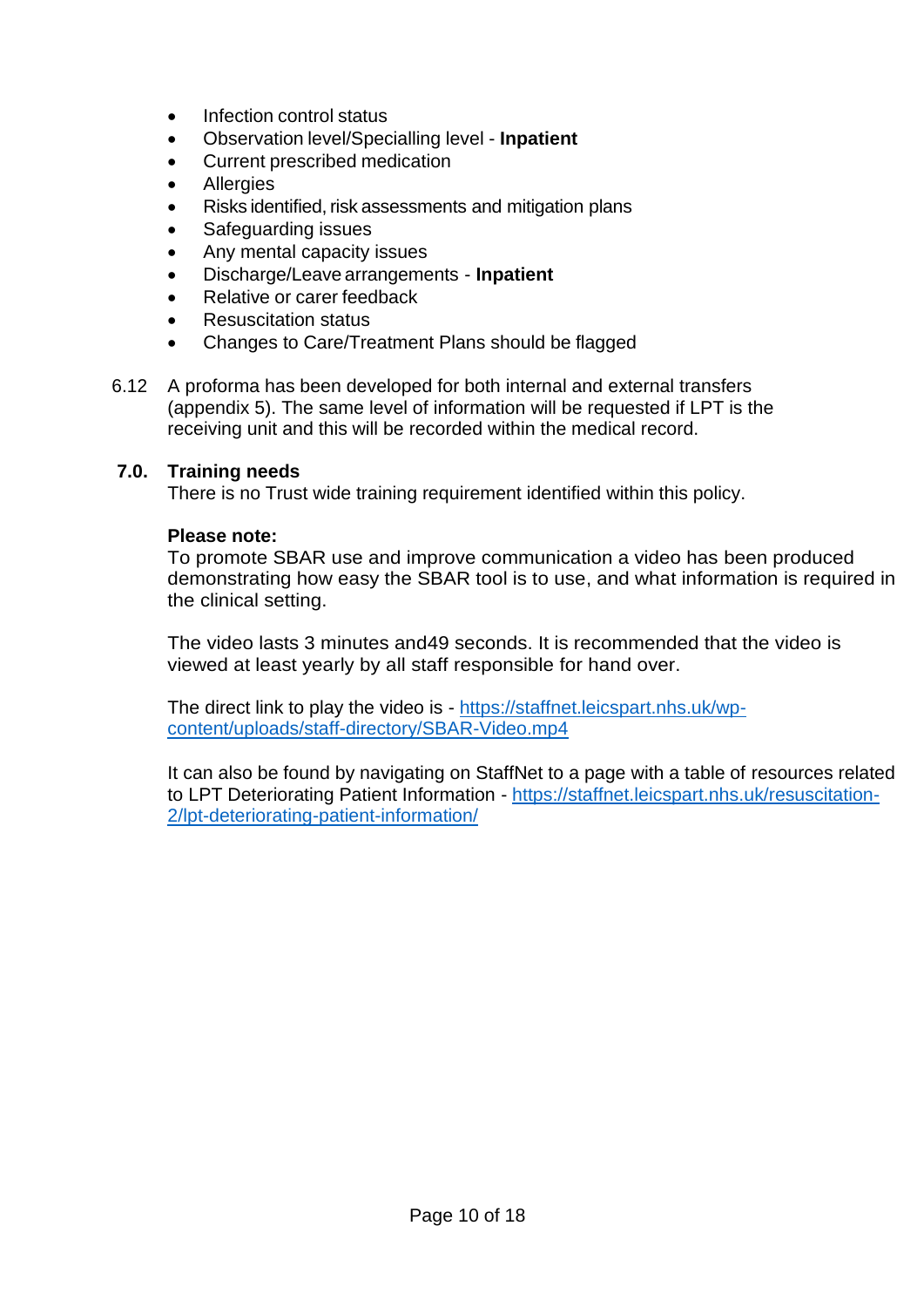#### **8.0. Monitoring Compliance and Effectiveness**

8.1 As a minimum there will be an annual audit of the minimum standards as outlined in section 6.5. Directorates may conduct additional routine monitoring. The LPT Patient Safety Improvement Group is responsible for commissioning clinical audits or other quality improvement activities as informed by the results of the regular monitoring process.

| <b>Ref</b> | <b>Minimum</b><br><b>Requirements</b> | <b>Evidence for</b><br>Self-<br>assessment | <b>Process for</b><br><b>Monitoring</b> | <b>Responsible</b><br>Individual /<br>Group | <b>Frequency</b><br>οf<br>monitoring |
|------------|---------------------------------------|--------------------------------------------|-----------------------------------------|---------------------------------------------|--------------------------------------|
|            | General                               | Section 6.5                                | Audit of                                | <b>Patent Safety</b>                        | Annual                               |
|            | principles and<br>minimum             |                                            | handover                                | Improvement<br>Group                        |                                      |
|            | standards for                         |                                            | (observation)                           |                                             |                                      |
|            | hand over                             |                                            |                                         |                                             |                                      |
|            | <b>Facilities</b>                     | Section 6.3                                | Audit of                                | Health and                                  | Annually                             |
|            | <b>Services</b>                       |                                            | completed                               | Safety                                      |                                      |
|            | handover sheet                        |                                            | handover                                | Committee                                   |                                      |
|            | checked for                           |                                            | forms                                   |                                             |                                      |
|            | completion                            |                                            |                                         |                                             |                                      |

#### **9.0. Standards/Performance Indicators**

|            | <b>TARGET/STANDARDS   KEY PERFORMANCE INDICATOR</b>                                      |
|------------|------------------------------------------------------------------------------------------|
| Safe (CQC) | S2.4 How do arrangements for handovers and shift<br>changes ensure that people are safe? |

#### **10.0. References and Bibliography**

.

The policy was drafted with reference to the following:

- Safe handover: safe patients. Guidance on Clinical Handover for clinicians and managers (2010) National Patient Safety Agency.
- Safer Care SBAR Implementation and Training Guide (2010) NHS Institution for Innovation and Improvement.
- Acknowledgement: The Wirral Community NHS Trust: Policy for the Clinical Handover of Care
- NICE consultation Chapter 32: Structured Handovers (July 2017)
- The Code; Professional standards of practice and behaviour for nurses, midwives and nursing associates (2015) Nursing Midwifery Council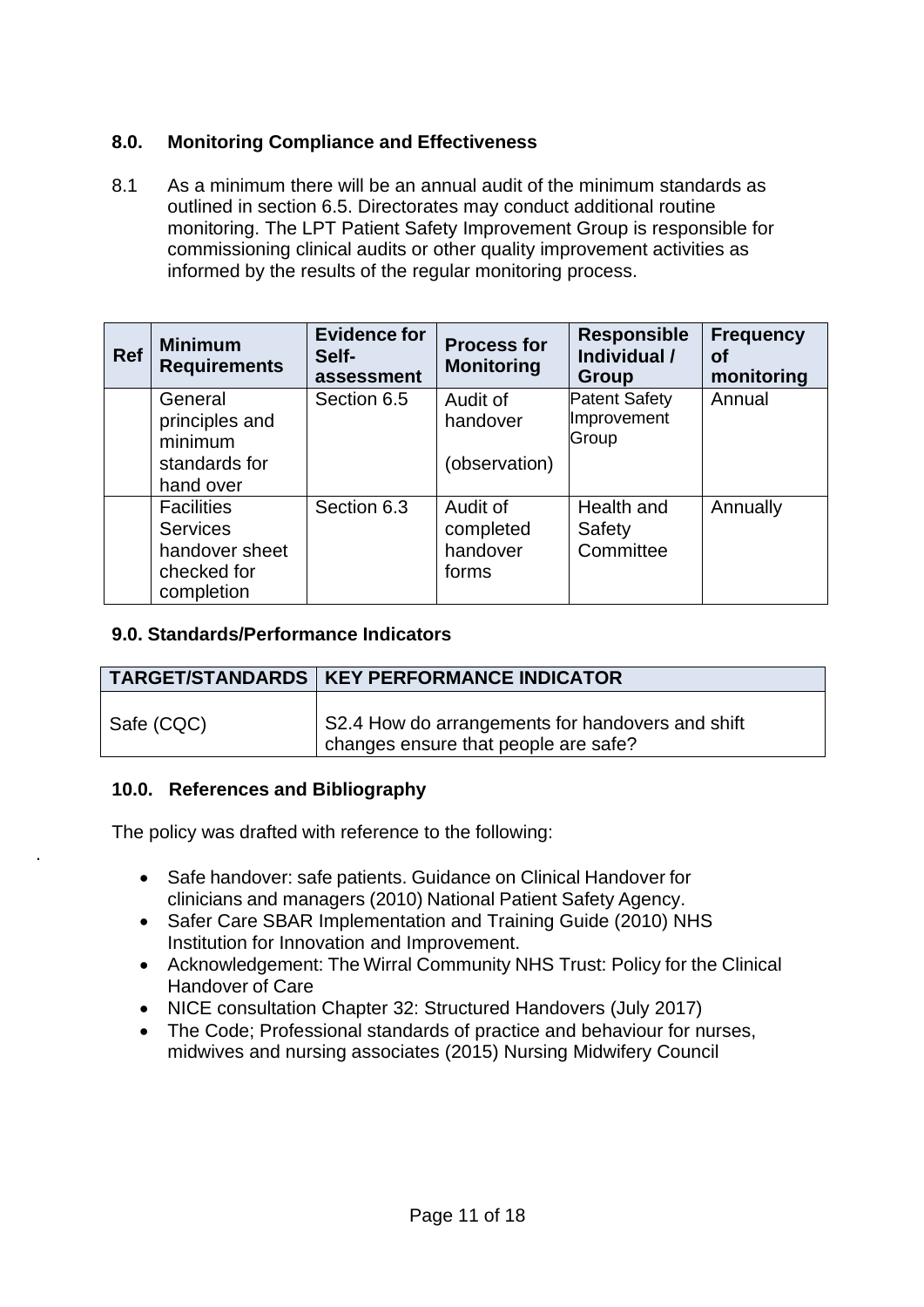# **The NHS Constitution**

**The NHS will provide a universal service for all based on clinical need, not ability to pay. The NHS will provide a comprehensive range of services**

| Shape its services around the needs and preferences of individual<br>patients, their families and their carers                         | ☑                     |
|----------------------------------------------------------------------------------------------------------------------------------------|-----------------------|
| Respond to different needs of different sectors of the population                                                                      | $\boldsymbol{\nabla}$ |
| Work continuously to improve quality services and to minimise errors                                                                   | ☑                     |
| <b>Support and value its staff</b>                                                                                                     | ☑                     |
| Work together with others to ensure a seamless service for patients                                                                    | ☑                     |
| Help keep people healthy and work to reduce health inequalities                                                                        | $\boldsymbol{\nabla}$ |
| Respect the confidentiality of individual patients and provide open<br>access to information about services, treatment and performance | ☑                     |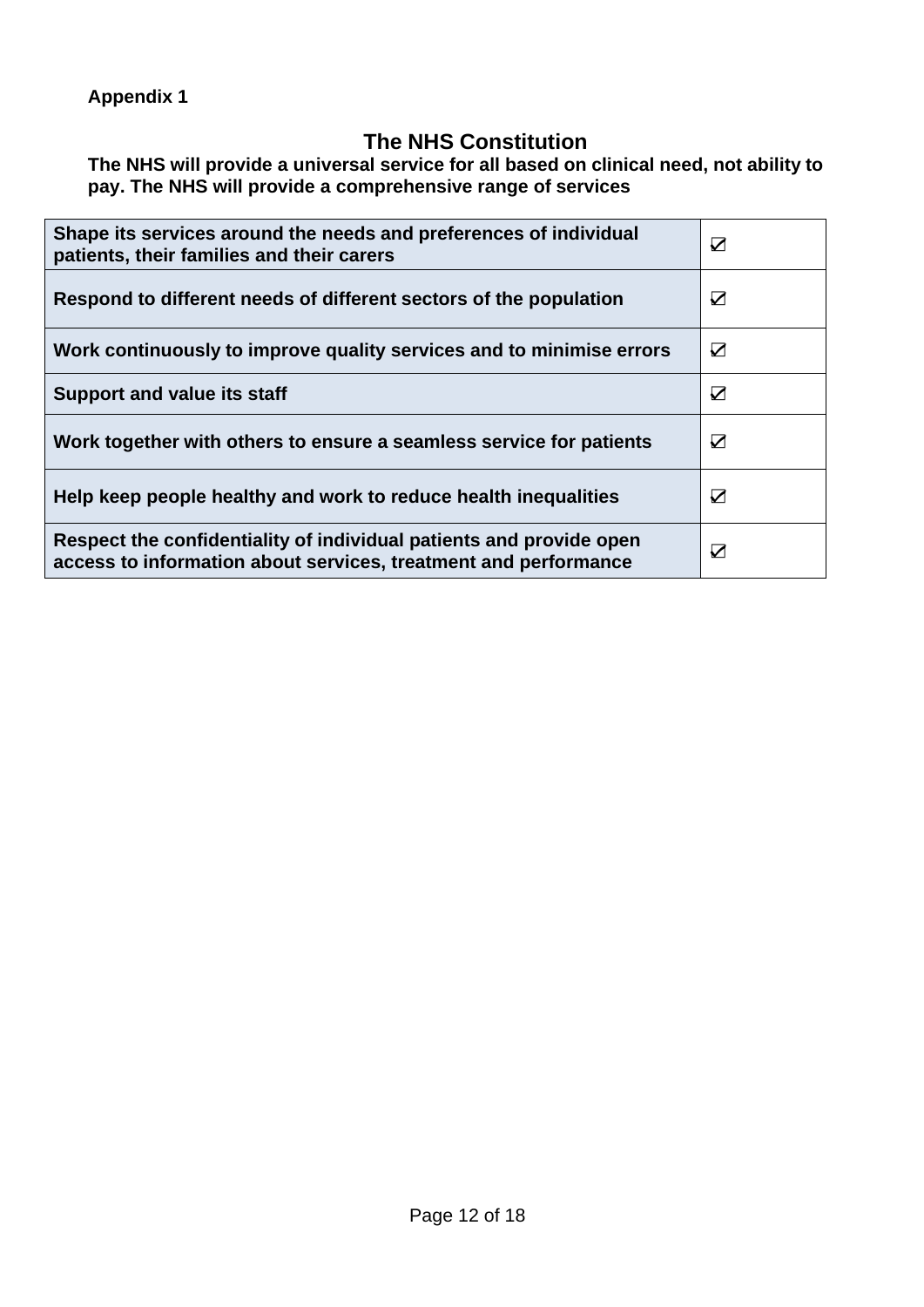#### **Stakeholders and Consultation**

# **Key individuals involved in developing the document**

| <b>Name</b> | <b>Designation</b>                               |
|-------------|--------------------------------------------------|
| Emma Wallis | <b>Assistant Director of Nursing and Quality</b> |
| Sue Arnold  | Lead Nurse, Patient Safety Team                  |

# **Circulated to the following individuals for comment**

| <b>Name</b>                             | <b>Designation</b>                           |
|-----------------------------------------|----------------------------------------------|
| <b>Tracy Ward</b>                       | <b>Head of Patient Safety</b>                |
| <b>Michelle Churchard Smith</b>         | <b>Head of Nursing</b>                       |
| <b>Margot Emery</b>                     | <b>Head of Nursing</b>                       |
| Zayad Saumtally                         | <b>Head of Nursing</b>                       |
| Louise Evans                            | Deputy Head of Nursing                       |
| Sarah Latham                            | Deputy Head of Nursing                       |
| <b>Jane Martin</b>                      | Deputy Head of Nursing                       |
| <b>Claire Armitage</b>                  | Deputy Head of Nursing                       |
| <b>Tracy Yole</b>                       | Deputy Head of Nursing                       |
| Saskia Falope                           | Deputy Head of Nursing                       |
| Simon Guild                             | Deputy Head of Nursing                       |
| Deanne Rennie                           | Associate Director of AHPs and Quality       |
| <b>Bernadette Keavney</b>               | Head of Trust Health & Safety Compliance     |
| Angela Richardson                       | <b>Nurse Consultant ANP</b>                  |
| Amanda Hemsley                          | <b>Lead Infection Prevention and Control</b> |
|                                         | <b>Nurse</b>                                 |
| <b>Patient Safety Improvement Group</b> |                                              |
| members                                 |                                              |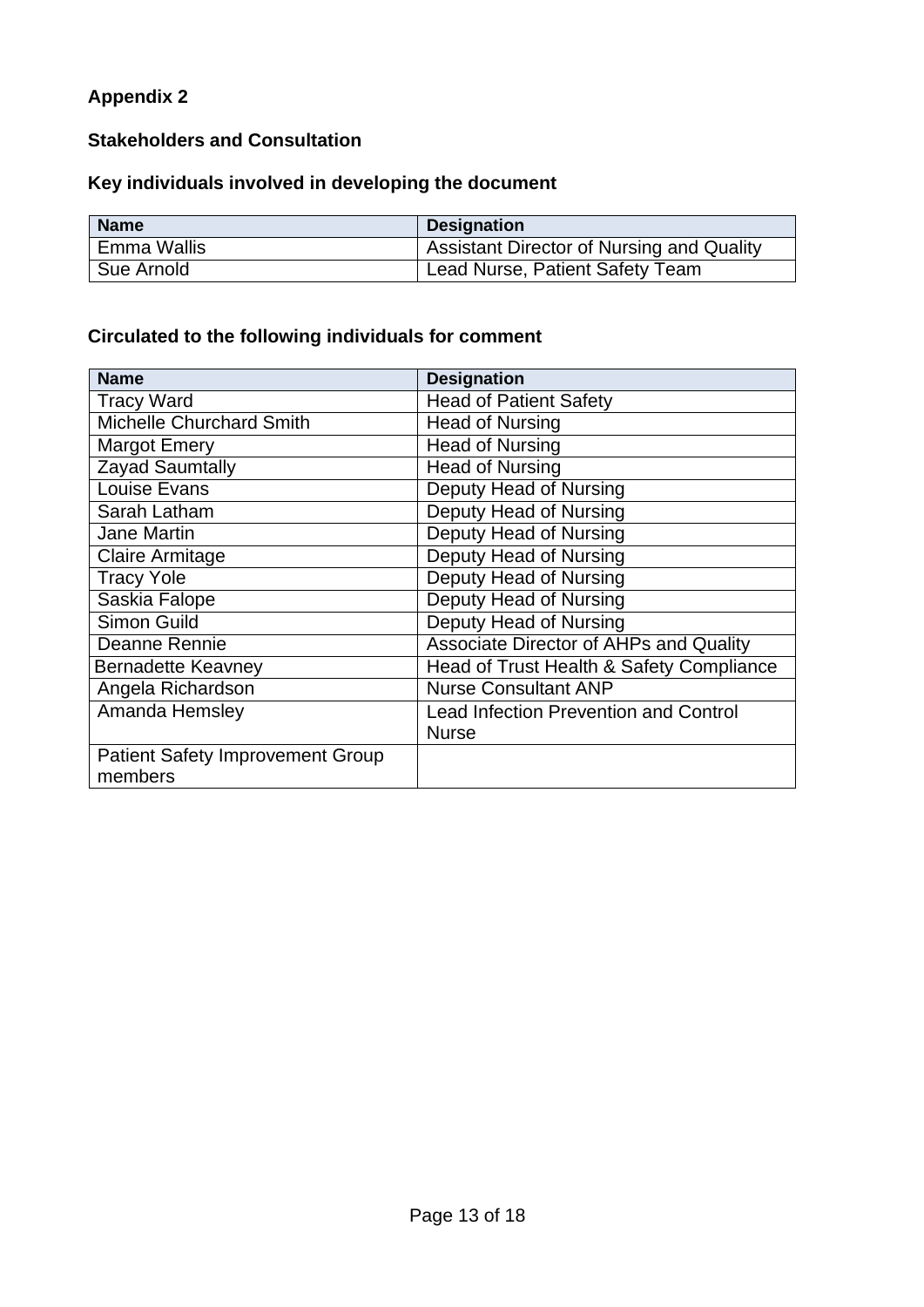# **Due Regard Screening Template**

| <b>Section 1</b>                                                                                         |                           |                                                      |             |                            |   |
|----------------------------------------------------------------------------------------------------------|---------------------------|------------------------------------------------------|-------------|----------------------------|---|
| Name of activity/proposal                                                                                |                           | <b>Hand over Policy</b>                              |             |                            |   |
| <b>Date Screening commenced</b>                                                                          |                           | 10 February 2022                                     |             |                            |   |
| Directorate / Service carrying out the                                                                   |                           | <b>Quality and Professional Practice</b>             |             |                            |   |
| assessment                                                                                               |                           |                                                      |             |                            |   |
| Name and role of person undertaking                                                                      |                           | <b>Emma Wallis</b>                                   |             |                            |   |
| this Due Regard (Equality Analysis)                                                                      |                           | Assistant Director of Nursing and Quality            |             |                            |   |
|                                                                                                          |                           |                                                      |             |                            |   |
| Give an overview of the aims, objectives and purpose of the proposal:                                    |                           |                                                      |             |                            |   |
| AIMS:                                                                                                    |                           |                                                      |             |                            |   |
| To clarify the clinical accountability and responsibility of health care                                 |                           |                                                      |             |                            |   |
| professionals including medical staff and support staff who are responsible for                          |                           |                                                      |             |                            |   |
| patients' care to ensure that safe appropriate clinical handover of the patient                          |                           |                                                      |             |                            |   |
| occurs and care continues with minimal interruption and risk.                                            |                           |                                                      |             |                            |   |
| <b>OBJECTIVES:</b>                                                                                       |                           |                                                      |             |                            |   |
| To provide minimum standards and define roles and responsibilities for handover of clinical care from    |                           |                                                      |             |                            |   |
| one clinician to another. The policy also includes hand over of patient safety information for those     |                           |                                                      |             |                            |   |
| contracted to work in the clinical environment.                                                          |                           |                                                      |             |                            |   |
|                                                                                                          |                           |                                                      |             |                            |   |
| <b>Section 2</b>                                                                                         |                           |                                                      |             |                            |   |
| <b>Protected Characteristic</b>                                                                          |                           | If the proposal/s have a positive or negative impact |             |                            |   |
|                                                                                                          | please give brief details |                                                      |             |                            |   |
| Age                                                                                                      |                           |                                                      |             |                            |   |
| <b>Disability</b>                                                                                        |                           |                                                      |             |                            |   |
| Gender reassignment                                                                                      |                           |                                                      |             |                            |   |
| Marriage & Civil Partnership                                                                             |                           |                                                      |             |                            |   |
| <b>Pregnancy &amp; Maternity</b>                                                                         |                           |                                                      |             |                            |   |
| Race                                                                                                     |                           |                                                      |             |                            |   |
| Religion and Belief                                                                                      |                           |                                                      |             |                            |   |
| <b>Sex</b>                                                                                               |                           |                                                      |             |                            |   |
| <b>Sexual Orientation</b>                                                                                |                           |                                                      |             |                            |   |
| Other equality groups?                                                                                   |                           |                                                      |             |                            |   |
| <b>Section 3</b>                                                                                         |                           |                                                      |             |                            |   |
| Does this activity propose major changes in terms of scale or significance for LPT? For                  |                           |                                                      |             |                            |   |
| example, is there a clear indication that, although the proposal is minor it is likely to have a         |                           |                                                      |             |                            |   |
| major affect for people from an equality group/s? Please tick appropriate box below.                     |                           |                                                      |             |                            |   |
| Yes                                                                                                      |                           |                                                      |             | No                         |   |
| High risk: Complete a full EIA starting click here to                                                    |                           |                                                      |             | Low risk: Go to Section 4. | ☑ |
| proceed to Part B                                                                                        |                           |                                                      |             |                            |   |
| <b>Section 4</b>                                                                                         |                           |                                                      |             |                            |   |
| If this proposal is low risk please give evidence or justification for how you<br>reached this decision: |                           |                                                      |             |                            |   |
| The standards have not identified a major effect for people from an equality group/s.                    |                           |                                                      |             |                            |   |
| <b>Signed by reviewer/assessor</b>                                                                       | Emma Wallis               |                                                      | <b>Date</b> | 10/2/22                    |   |
| Sign off that this proposal is low risk and does not require a full Equality Analysis                    |                           |                                                      |             |                            |   |
| <b>Head of Service Signed</b>                                                                            | <b>Tracy Ward</b>         |                                                      | <b>Date</b> | 10/2/22                    |   |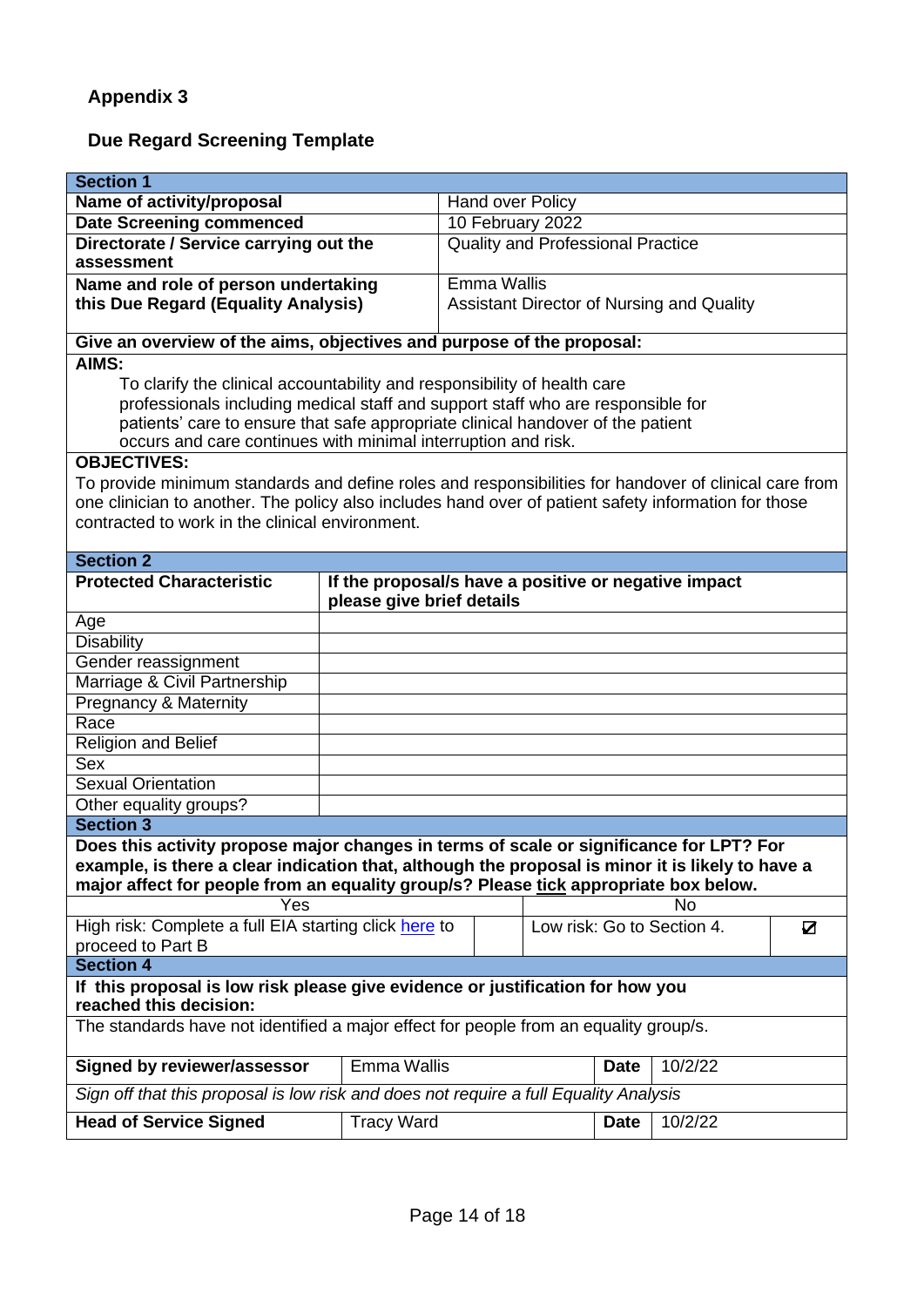#### **DATA PRIVACY IMPACT ASSESSMENT SCREENING**

**Data Privacy impact assessment (DPIAs) are a tool which can help organisations identify the most effective way to comply with their data protection obligations and meet Individual's expectations of privacy.**

**The following screening questions will help the Trust determine if there are any privacy issues associated with the implementation of the Policy. Answering 'yes' to any of these questions is an indication that a DPIA may be a useful exercise. An explanation for the answers will assist with the determination as to whether a full DPIA is required which will require senior management support, at this stage the Head of Data Privacy must be involved.**

| <b>Name of Document:</b>                                                                                                                                                                                                                                                                                     | Hand over policy   |                                      |                    |                         |  |  |
|--------------------------------------------------------------------------------------------------------------------------------------------------------------------------------------------------------------------------------------------------------------------------------------------------------------|--------------------|--------------------------------------|--------------------|-------------------------|--|--|
| <b>Completed by:</b>                                                                                                                                                                                                                                                                                         | <b>Emma Wallis</b> |                                      |                    |                         |  |  |
| Job title                                                                                                                                                                                                                                                                                                    | and Quality        | <b>Assistant Director of Nursing</b> |                    | Date 10 February 2022   |  |  |
| <b>Screening Questions</b>                                                                                                                                                                                                                                                                                   |                    |                                      | Yes /<br><b>No</b> | <b>Explanatory Note</b> |  |  |
| 1. Will the process described in the document involve<br>the collection of new information about individuals?<br>This is information in excess of what is required to<br>carry out the process described within the document.                                                                                |                    |                                      | No                 |                         |  |  |
| 2. Will the process described in the document compel<br>individuals to provide information about them? This is<br>information in excess of what is required to carry out<br>the process described within the document.                                                                                       |                    |                                      | No                 |                         |  |  |
| 3. Will information about individuals be disclosed to<br>organisations or people who have not previously had<br>routine access to the information as part of the<br>process described in this document?                                                                                                      |                    |                                      | <b>No</b>          |                         |  |  |
| 4. Are you using information about individuals for a<br>purpose it is not currently used for, or in a way it is<br>not currently used?                                                                                                                                                                       |                    |                                      | <b>No</b>          |                         |  |  |
| 5. Does the process outlined in this document involve<br>the use of new technology which might be perceived<br>as being privacy intrusive? For example, the use of<br>biometrics.                                                                                                                            |                    |                                      | <b>No</b>          |                         |  |  |
| 6. Will the process outlined in this document result in<br>decisions being made or action taken against<br>individuals in ways which can have a significant<br>impact on them?                                                                                                                               |                    |                                      | No                 |                         |  |  |
| 7. As part of the process outlined in this document, is<br>the information about individuals of a kind particularly<br>likely to raise privacy concerns or expectations? For<br>examples, health records, criminal records or other<br>information that people would consider to be<br>particularly private. |                    |                                      | $\overline{N}$ o   |                         |  |  |
| 8. Will the process require you to contact individuals<br>in ways which they may find intrusive?                                                                                                                                                                                                             |                    |                                      | <b>No</b>          |                         |  |  |
| If the answer to any of these questions is 'Yes' please contact the Data Privacy Team via<br>Lpt-dataprivacy@leicspart.secure.nhs.uk<br>In this case, ratification of a procedural document will not take place until review by the Head of<br>Data Privacy.                                                 |                    |                                      |                    |                         |  |  |
| Data Privacy approval name:                                                                                                                                                                                                                                                                                  |                    |                                      |                    |                         |  |  |
| Date of approval                                                                                                                                                                                                                                                                                             |                    |                                      |                    |                         |  |  |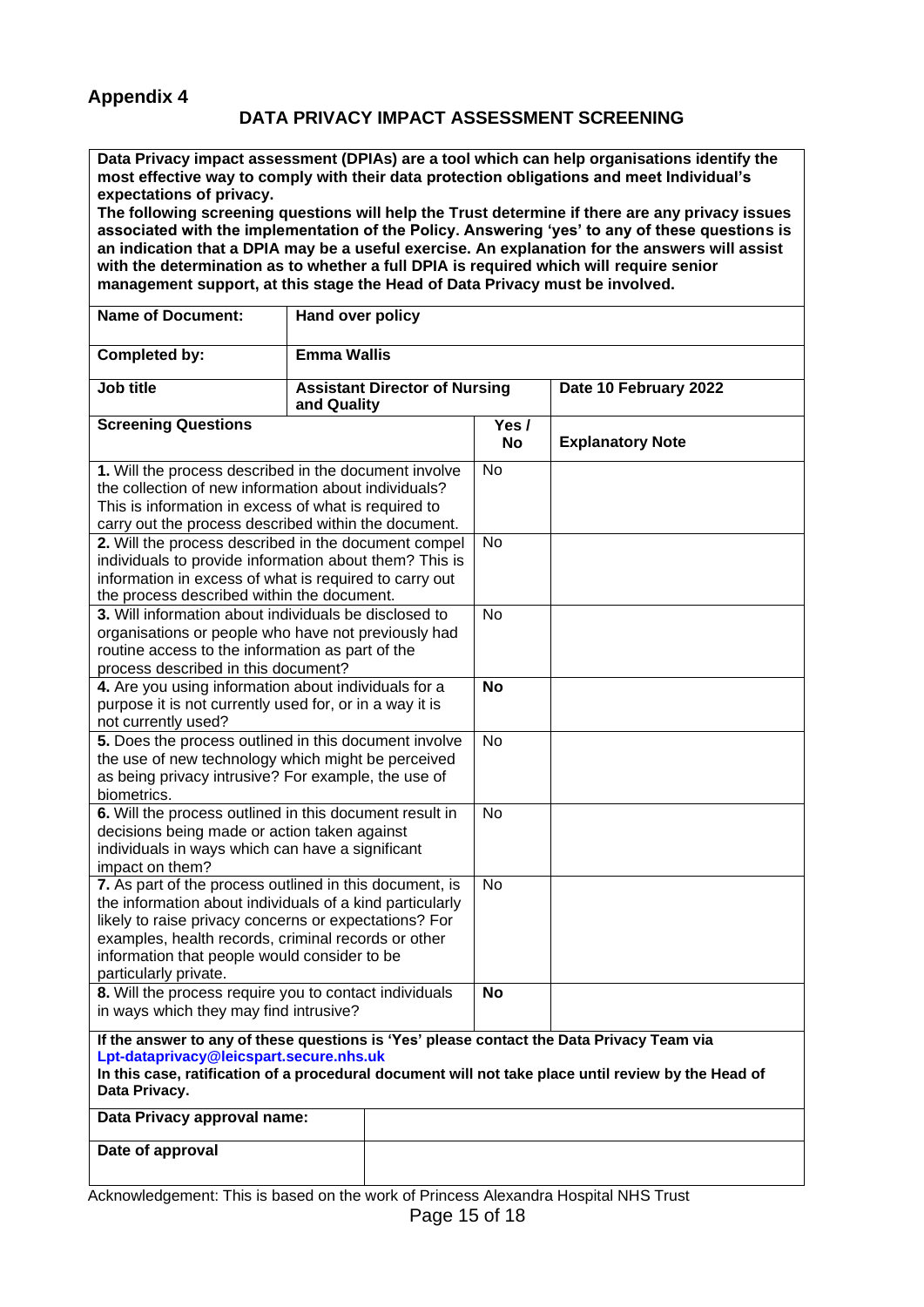# **EXAMPLE CLINICAL HANDOVER OF CARE SUMMARY DOCUMENT (Transfer)**

| Name:                                                                                                                                | DOB:                                       |                                    | <b>NHS No.:</b> |                                                             |  |  |  |
|--------------------------------------------------------------------------------------------------------------------------------------|--------------------------------------------|------------------------------------|-----------------|-------------------------------------------------------------|--|--|--|
| <b>Address and Postcode:</b>                                                                                                         |                                            | <b>GP Name:</b><br><b>Address:</b> |                 |                                                             |  |  |  |
| Tel no.:                                                                                                                             |                                            |                                    |                 |                                                             |  |  |  |
| Date of patient transfer:                                                                                                            |                                            | <b>Transfer from:</b>              |                 |                                                             |  |  |  |
| Time:                                                                                                                                |                                            | <b>Transfer to:</b>                |                 |                                                             |  |  |  |
| <b>NOK Name:</b>                                                                                                                     | <b>Have NOK been notified?</b><br>YES / NO |                                    |                 |                                                             |  |  |  |
| <b>Address:</b>                                                                                                                      | If no actions to be taken:                 |                                    |                 |                                                             |  |  |  |
| <b>Reason for admission/Diagnosis:</b>                                                                                               |                                            |                                    |                 |                                                             |  |  |  |
|                                                                                                                                      |                                            |                                    |                 |                                                             |  |  |  |
| <b>Reason for transfer</b>                                                                                                           |                                            |                                    |                 |                                                             |  |  |  |
|                                                                                                                                      |                                            |                                    |                 |                                                             |  |  |  |
| <b>Current level of Observations</b>                                                                                                 |                                            |                                    |                 |                                                             |  |  |  |
| <b>Relevant Past Medical History:</b>                                                                                                |                                            |                                    |                 |                                                             |  |  |  |
|                                                                                                                                      |                                            |                                    |                 |                                                             |  |  |  |
|                                                                                                                                      |                                            |                                    |                 |                                                             |  |  |  |
|                                                                                                                                      |                                            |                                    |                 |                                                             |  |  |  |
|                                                                                                                                      |                                            |                                    |                 |                                                             |  |  |  |
| Current health status including Mobility, Physical and<br>Mental Health, skin condition, dietary needs and physical<br>observations: |                                            |                                    |                 | <b>MHA Status and</b><br>consent to treatment<br>provisions |  |  |  |
|                                                                                                                                      |                                            |                                    |                 |                                                             |  |  |  |
|                                                                                                                                      |                                            |                                    |                 |                                                             |  |  |  |
|                                                                                                                                      |                                            |                                    |                 |                                                             |  |  |  |
|                                                                                                                                      |                                            |                                    |                 |                                                             |  |  |  |
|                                                                                                                                      |                                            |                                    |                 |                                                             |  |  |  |
|                                                                                                                                      |                                            |                                    |                 |                                                             |  |  |  |
|                                                                                                                                      |                                            |                                    |                 |                                                             |  |  |  |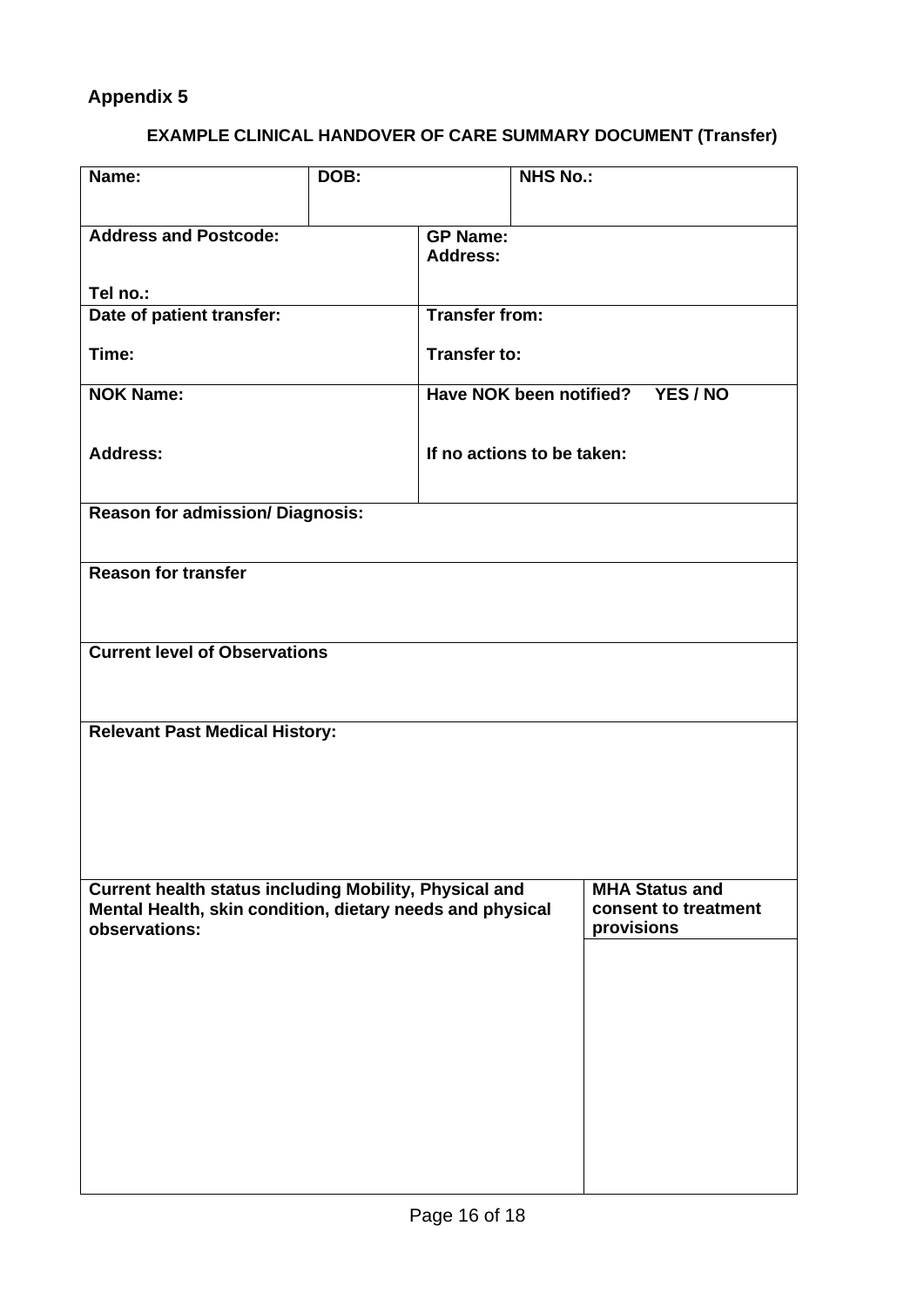| <b>Current risks identified:</b>                               |            |  | <b>Infection Control Status</b> |  |  |  |
|----------------------------------------------------------------|------------|--|---------------------------------|--|--|--|
|                                                                |            |  |                                 |  |  |  |
|                                                                |            |  |                                 |  |  |  |
|                                                                |            |  |                                 |  |  |  |
|                                                                |            |  |                                 |  |  |  |
| <b>Medicines sent with Patient?</b>                            | <b>Yes</b> |  | <b>No</b>                       |  |  |  |
| <b>Please list/Attach list</b>                                 |            |  |                                 |  |  |  |
|                                                                |            |  |                                 |  |  |  |
| <b>Known Allergies:</b>                                        |            |  |                                 |  |  |  |
| Notes sent with patient, number of volumes:                    |            |  |                                 |  |  |  |
| Property/valuables sent with patient:                          |            |  |                                 |  |  |  |
| Name of Healthcare Professional arranging transfer of Patient: |            |  |                                 |  |  |  |
| <b>PRINT NAME:</b>                                             |            |  |                                 |  |  |  |
| Signature:                                                     |            |  |                                 |  |  |  |
| <b>Designation:</b>                                            |            |  |                                 |  |  |  |
| <b>Contact Telephone No:</b>                                   |            |  |                                 |  |  |  |